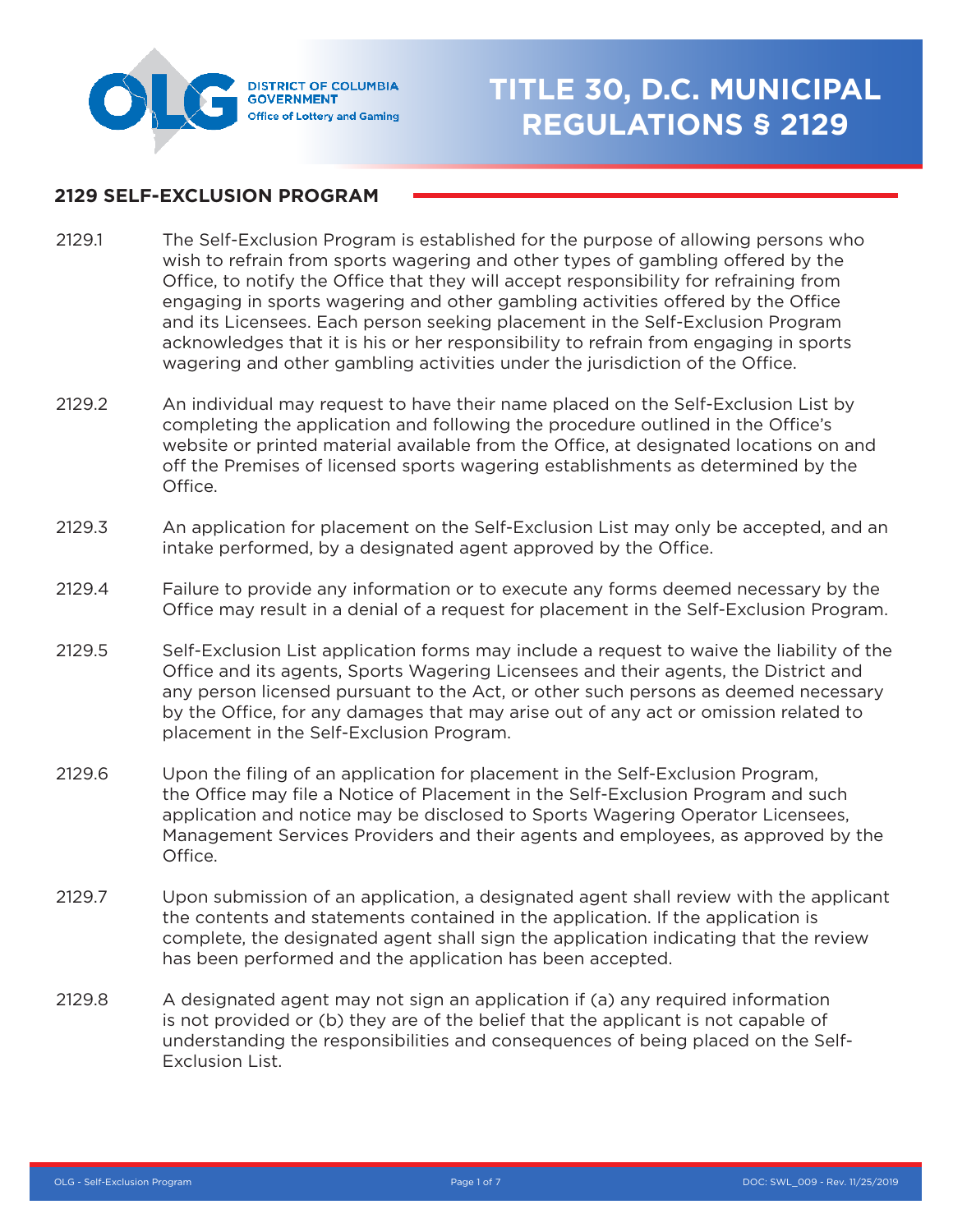- The designated agent shall forward the signed application for Self-Exclusion to the Office within forty-eight (48) hours of completion in a manner directed by the Office. 2129.9
- Upon receipt of an application, the Office, or its designee, shall review it for completeness. If the application meets all requirements of this chapter, the application shall be approved, and the individual's name shall be added to the Self-Exclusion List. If the application is incomplete, the Office, or its designee, may deny the application and make efforts to contact the applicant advising them of such. 2129.10
- If the Licensee of the Office utilizes an internal management system to track individuals on the Self-Exclusion List, they shall update that system at least every seventy-two (72) hours with names of individuals being added or removed from the Self-Exclusion List. 2129.11
- The Office, or its designee, shall add to the Self Exclusion List the name of any individual provided from a gaming jurisdiction outside of the District, with which the Office has entered into an intergovernmental agreement, upon a determination that the individual voluntarily requested that their name be added to the list of the referring jurisdiction and that they were notified, either directly or by operation of law, that their name may be placed on similar lists in other jurisdictions. 2129.12
- A person does not have to admit they are a problem gambler when placing themselves in the Self-Exclusion Program. 2129.13
- If the applicant has elected to seek services available within the District, the Office, or its designee, shall contact the designated coordinating organization for the provision of requested services. The Executive Director shall determine the information and forms to be required of a person seeking placement on the Self-Exclusion List. Such information shall include, but not be limited to, the following: 2129.14
	- (a) Name, home address, email address, telephone number, date of birth, and Social Security number of the applicant;
	- (b) A passport-style photo of the applicant;
	- (c) A statement from the applicant that one or more of the following apply:
		- (1) They identify as a "problem gambler," meaning an individual who believes their gambling behavior is currently, or may in the future without intervention, cause problems in their life or on the lives of their family, friends, or co-workers;
		- (2) They feel that their gambling behavior is currently causing problems in their life or may, without intervention, cause problems in their life; or
		- (3) There is some other reason why they wish to add their name to the Self-Exclusion List.
	- (d) Election of the duration of the exclusion in accordance with Subsection 2129.16 of this chapter;
	- (e) An acknowledgment by the applicant that the individual will not be participating in sports wagering or any other form of gambling offered by the Office and that it is their sole responsibility to refrain from doing so;
	- (f) An acknowledgment by the applicant that the applicant shall not collect any winnings or recover any losses resulting from any gambling activity under the jurisdiction of the Office for the duration of the exclusion period;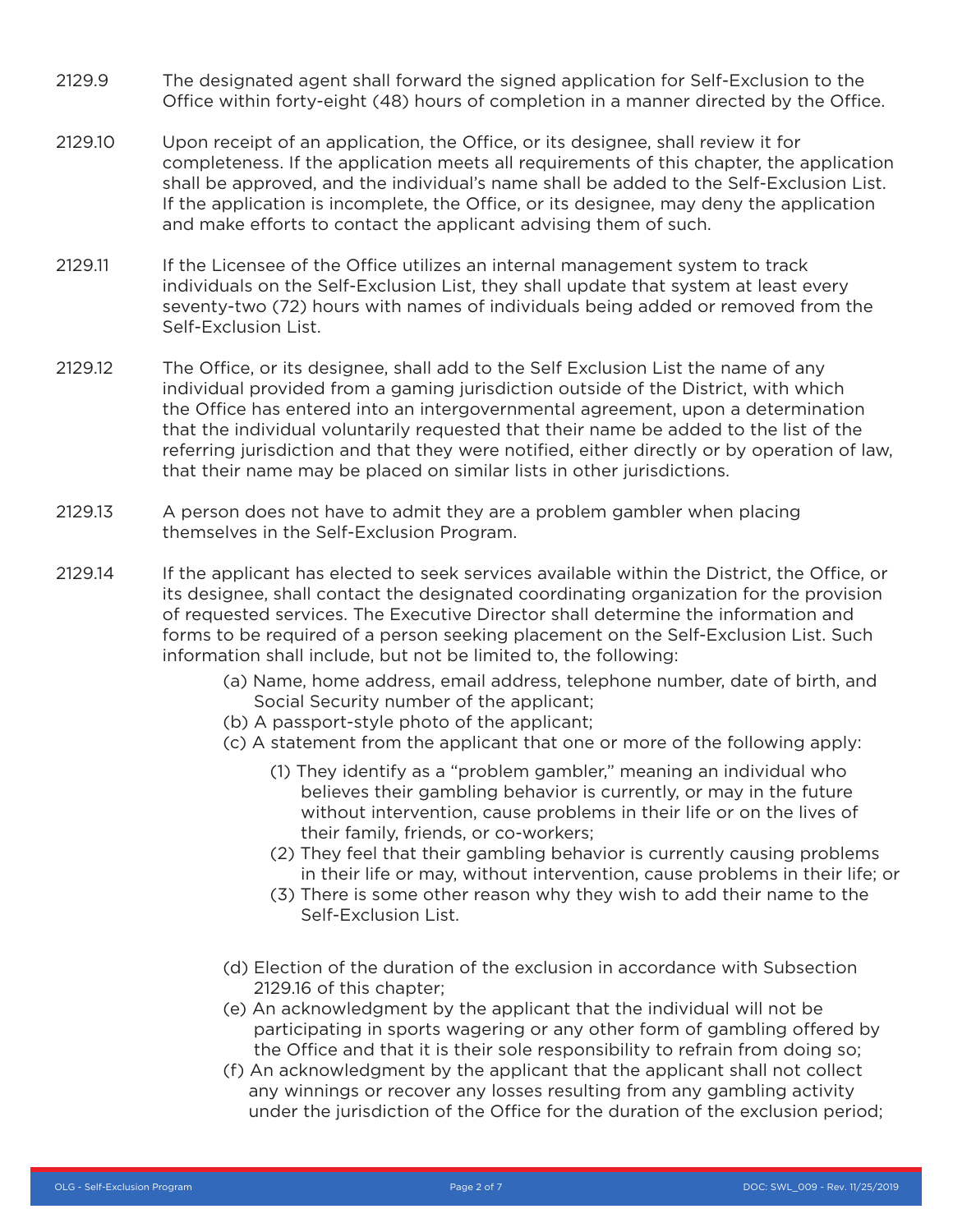| 2129.9  | (g) An acknowledgment by the applicant that the individual will forfeit all<br>rewards or points earned through any player reward or another<br>promotional program they engage in sports wagering while on the                                                                                                                                                                                                                                                                                                                                                           |
|---------|---------------------------------------------------------------------------------------------------------------------------------------------------------------------------------------------------------------------------------------------------------------------------------------------------------------------------------------------------------------------------------------------------------------------------------------------------------------------------------------------------------------------------------------------------------------------------|
| 2129.10 | Self-Exclusion List;<br>(h) An offer by the Office or the designated agent completing the<br>self-exclusion application to assist the applicant to access information<br>about gambling disorders, self-guided help or counseling services with<br>a clinician approved by the District of Columbia Department of Behavioral<br>Health;                                                                                                                                                                                                                                   |
| 2129.11 | (i) An acknowledgment of understanding by the applicant that by placing<br>their name on the Self-Exclusion List, the prohibitions identified in § 2129<br>apply to all sports wagering or gambling activities offered by the Office or<br>its Licensees or affiliates, whether within the District or another jurisdiction,<br>and that the Office may share the Self-Exclusion List with other domestic                                                                                                                                                                 |
| 2129.12 | or international gaming jurisdictions resulting in placement on those lists;<br>(j) An acknowledgment by the applicant that the individual is submitting the<br>application freely, knowingly, and voluntarily;<br>(k) A statement that the individual is not under the influence of a substance or<br>suffering from a mental health condition that would impair their ability to<br>make an informed decision;<br>(I) An acknowledgment by the applicant that if they knowingly violate their                                                                           |
| 2129.13 | agreement to refrain participating in any gambling activity offered by the<br>Office or its Licensees or affiliates during the exclusion period, the<br>applicant shall notify the Office of such violation within twenty-four (24)                                                                                                                                                                                                                                                                                                                                       |
| 2129.14 | hours of such gambling activity; and releasing the District, the Office and<br>all affiliated employees, entities and persons licensed by the Office and<br>their affiliates, from any claims associated with their breach of the<br>agreement;                                                                                                                                                                                                                                                                                                                           |
|         | (m) An affidavit verifying that the applicant wishes to be placed on the<br>Self-Exclusion List, that the Office is specifically authorized and requested<br>to release all contents of the person's application to persons who, in the<br>sole discretion of the Office, are necessary to implement the policies and<br>procedures contained in this chapter. Such persons shall be subject to<br>terms of confidentiality prescribed by the Office, which shall be contained<br>in the application. Such persons shall include, but not be limited to<br>the following: |
|         | (1) Employees or contractors of the Office involved in the<br>administration, supervision or activities related to the administration<br>or supervision of this chapter;<br>(2) Licensees of the Office or their affiliates, agents and employees;<br>(3) Designated agents; and<br>(4) Law enforcement personnel involved in the administration,<br>supervision or investigation of activities contained in this chapter.                                                                                                                                                |
|         | (n) An acknowledgment by the applicant that once their name is placed on the<br>Self-Exclusion List, they may be refused entry or ejected from areas<br>specifically devoted to sports wagering or other forms of gambling under<br>the jurisdiction of the Office by a person licensed by the Office, an agent of<br>the Office, or law enforcement personnel.                                                                                                                                                                                                           |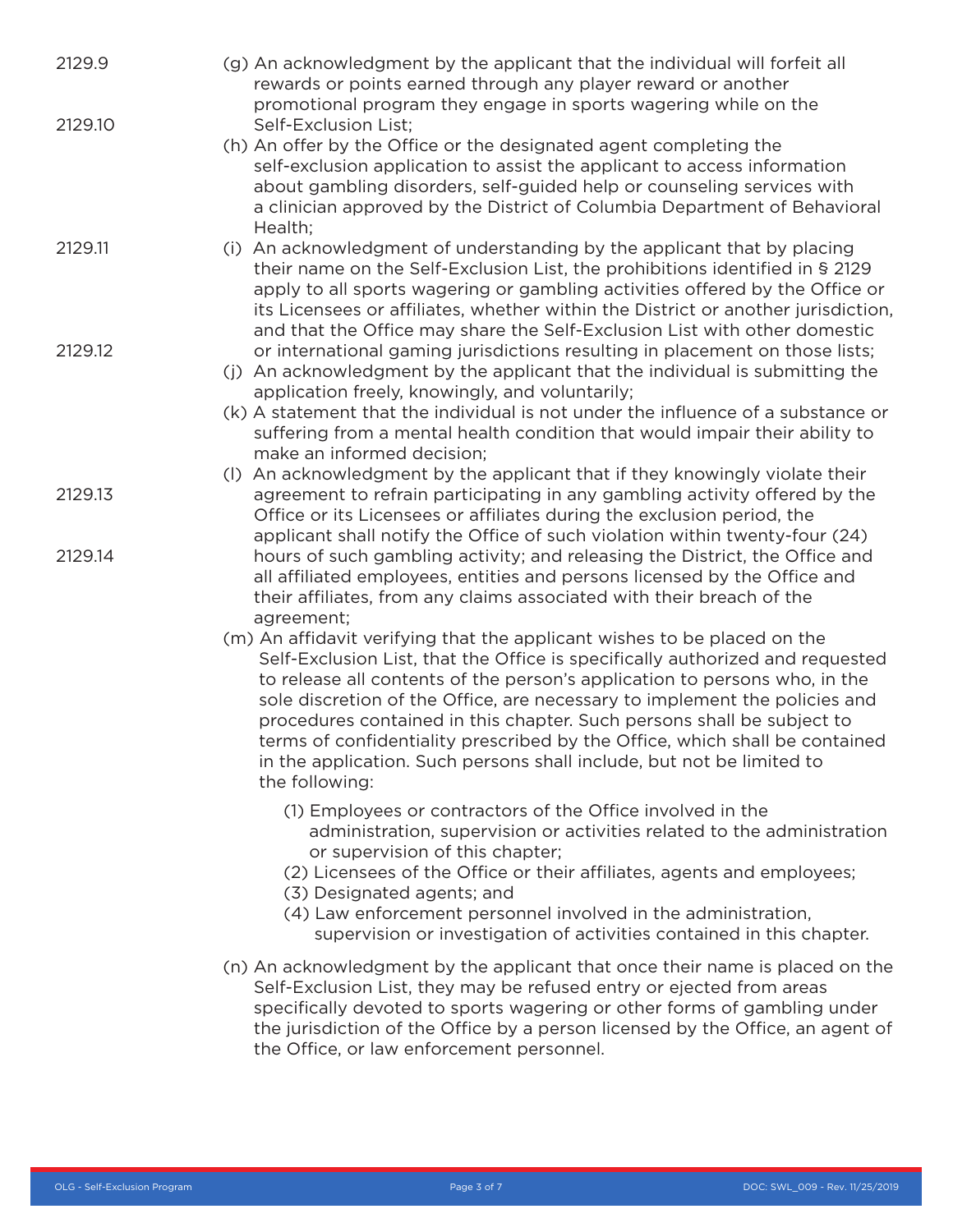- 2129.15 The Office may provide procedures permitting online self-exclusion if it determines that the goals, objectives and protections of the in-person self-exclusion process can be accomplished online. The Office may require any Licensee offering mobile or online sports wagering to offer self-exclusion and self-limitation options to customers as a condition of its license. The full cost of such self-exclusion and self-limitation system shall be the responsibility of the Licensee.
- 2129.16 As part of the request for self-exclusion, the individual must select the duration for which they wish to be excluded. An individual may select any of the following time periods as a minimum length of exclusion:
	- (a) One (1) year;
	- (b) Eighteen (18) months;
	- (c) Three (3) years;
	- (d) Five (5) years; or
	- (e) Lifetime (an individual may only select the lifetime duration if their name has previously appeared on the Self-Exclusion List for at least six (6)
- 2129.17 An individual on the Self-Exclusion List may not apply to decrease the duration of exclusion. An individual who is on the Self-Exclusion List may submit a request to increase the minimum length of exclusion.
- 2129.18 Upon expiration of the selected duration of exclusion, individuals may request that their name be removed from the Self-Exclusion List or petition for exclusion for a new duration. Individuals shall remain on the Self-Exclusion List after the expiration of the selected duration of exclusion until such time as they submit a petition for removal, and it is approved by the Office or its designee.
- 2129.19 At any time after the expiration of the selected duration of exclusion, an individual may request that their name be removed from the Self-Exclusion List by submitting a petition for removal on a form approved by the Office. The petition shall include confirmation from a designated agent that the individual completed an exit session. Any petition for removal received by the Office prior to the expiration of the duration of the selected exclusion period shall be denied.
- 2129.20 The Office shall approve a completed petition for removal. An individual who has selected a lifetime duration may not submit a petition for the removal of their name from the Self-Exclusion List. An incomplete application, including one that fails to demonstrate completion of an exit session shall be denied until such time as the application is completed.
- 2129.21 To be eligible for removal from the Self-Exclusion List the petitioner shall participate in an exit session with a designated agent. The exit session shall include a review of the risks and responsibilities of gambling, budget setting and a review of problem gambling resources should the petitioner wish to seek them. Upon completion of the exit session, the designated agent shall sign the individual's petition for removal from the Self-Exclusion List attesting to the fact that the exit session was conducted.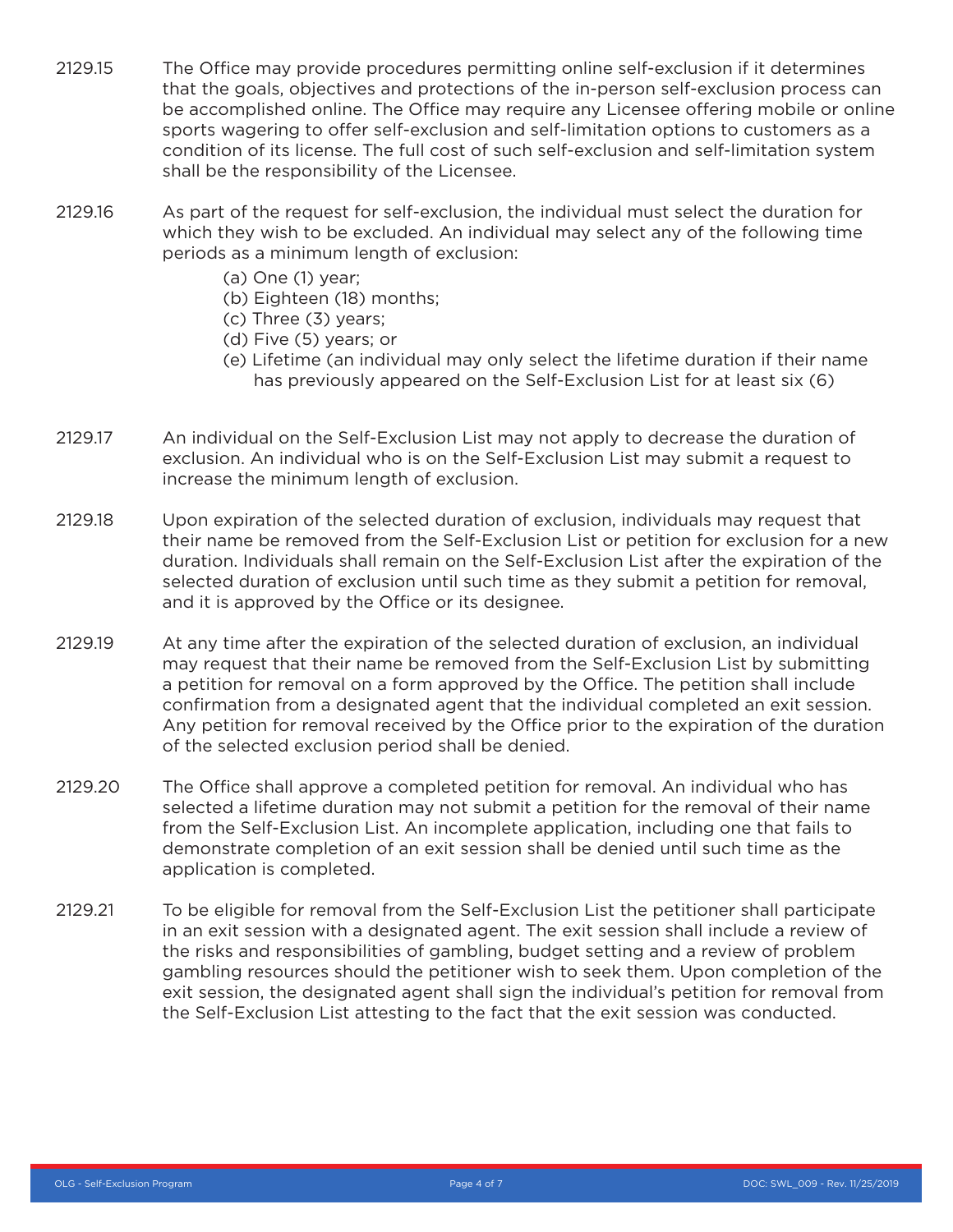- 2129.22 Upon approval of a petition for removal from the Self-Exclusion List, a written notice of removal from the Self-Exclusion List shall be forwarded by the Office, or its designee, to each gaming Licensee and to the petitioner. Notice may be forwarded to the petitioner by email or first-class mail to the email address or home address provided by the petitioner in the petition. The petitioner shall be deemed to be removed from the Self-Exclusion List when the notice is sent by the Office or its designee.
- 2129.23 If a petitioner does not meet the eligibility requirements for removal from the Self-Exclusion List, the petition shall be denied. The petitioner shall be notified of the denial by email or first-class mail to the email address or home address provided by the petitioner in the petition. In the event of a denial of a petition, the individual shall remain on the Self-Exclusion List until such time as the eligibility requirements have been satisfied.
- 2129.24 An individual whose name has been removed from the Self-Exclusion List may reapply for placement on the Self-Exclusion List at any time by submitting an application in accordance with this chapter;
- 2129.25 An individual whose name was added to the Self-Exclusion List in the District in accordance with this chapter shall be removed from the Self-Exclusion List upon receipt of written notice from the referring jurisdiction that the individual's name has been removed from that jurisdiction's list.
- 2129.26 The Office shall maintain an up-to-date database of the Self-Exclusion List. Licensees designated by the Office shall be afforded access to the Self-Exclusion List. The Self-Exclusion List may only be accessed by individuals authorized in accordance with the Licensee's approved system of internal controls. All information contained in approved applications for exclusion may be disclosed to a designated Licensee.
- 2129.27 Except as authorized by this chapter, the Office's Self-Exclusion List shall be kept confidential. Except as authorized or required by this chapter, Sports Wagering Operators and Management Services Providers shall not disclose the names included in the Self-Exclusion Program.
- 2129.28 The Self-Exclusion List shall not be publicly disclosed by a Licensee, agent, affiliate or other person authorized to access the Self-Exclusion List. However, a Licensee may share the Self-Exclusion List with other designated Licensees in the District or its affiliates in other jurisdictions for the purpose of assisting in the proper administration of responsible gaming programs operated by affiliated sports wagering or lottery retailer establishments.
- 2129.29 The Office may disclose de-identified information from the Self-Exclusion List to one or more research entities selected by the Office for the purpose of evaluating the effectiveness and ensuring the proper administration of the self-exclusion program.
- 2129.30 Any person placed on the Self-Exclusion List pursuant to this chapter is deemed ineligible to place a wager at any Sports Wagering Facility or licensed Lottery retailer under the jurisdiction of the Office. Persons on the Self-Exclusion List shall not be entitled to recover losses resulting from their gambling activity since the wager was void from its beginning.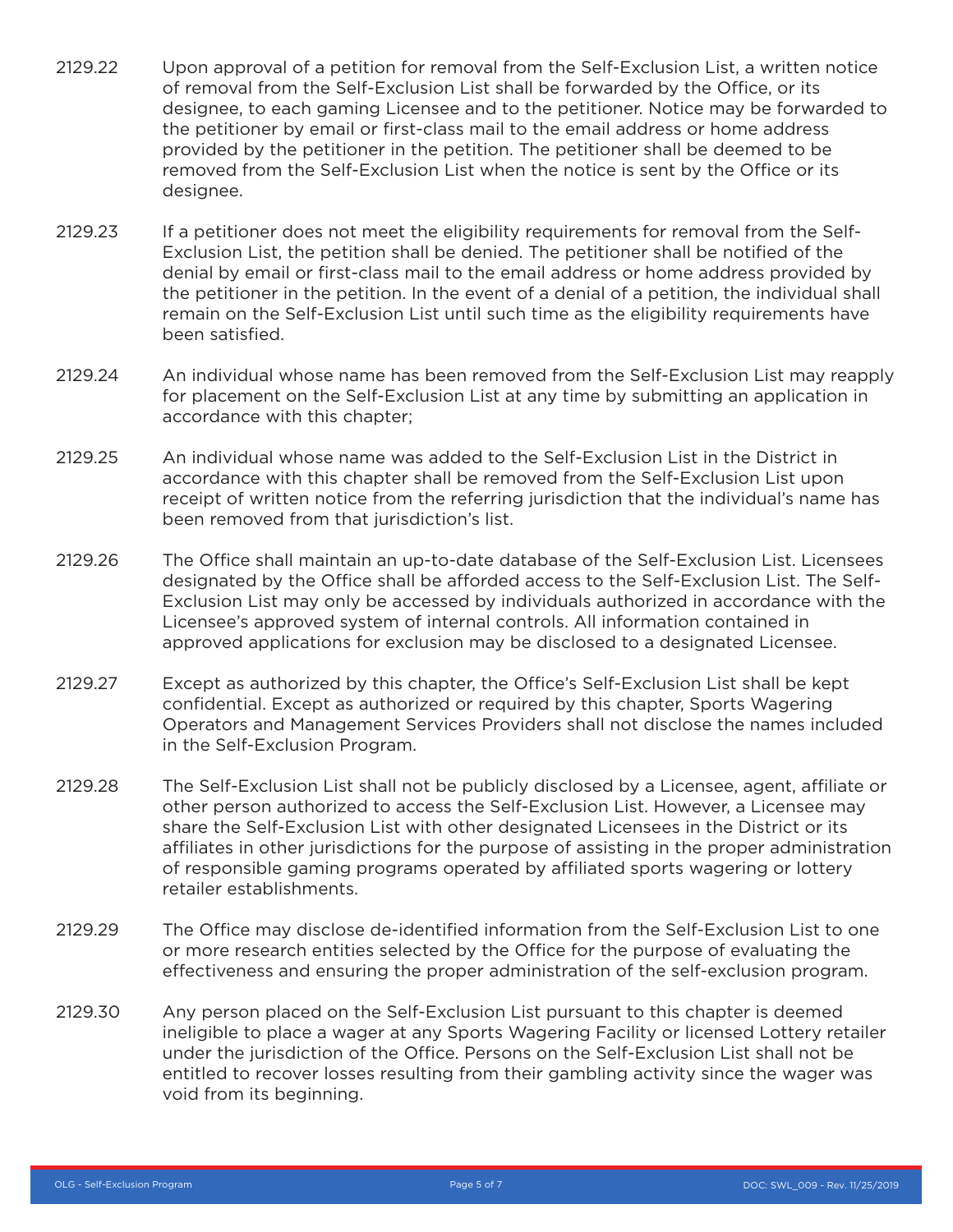- 2129.31 Sports Wagering Licensees and Lottery retailers shall have the following responsibilities relative to the administration of the Self-Exclusion Program:
	- (a) Once aware that a person who is on the Self-Exclusion List is on Premises, the Licensee or retailers shall refuse such person entry to or eject such per son from areas specifically devoted to sports wagering, lottery or other forms of gambling product approved by the Office;
	- (b) To refuse to accept a wager or to allow the purchase of any gambling product approved by the Office to any individual that the Licensee or re tailer has identified as being on the Self-Exclusion List or a person such Licensee or retailer suspects of being on the Self-Exclusion List;
	- (c) To promptly notify the Office, or its designee, if an individual on the Self-Exclusion List attempts to place or is discovered to have placed a sports wager or purchased or attempted to purchase a lottery ticket;
	- (d) Remove self-excluded persons from player loyalty or reward card programs and targeted print, online or other forms of advertising or promotions;
	- (e) Refrain from marketing to individuals on the Self-Exclusion List;
	- (f) Deny access to complimentary services or items, check cashing privileges, player reward programs, and other similar benefits to persons on the Self-Exclusion List;
	- (g) Deny a person identified to be on the Self-Exclusion List from any winnings derived from gambling. Winnings derived from gambling shall include, but not be limited to, such things as proceeds derived from a sports wagering or from the purchase of any gambling product approved by the Office. Where reasonably possible, the Licensee or retailer shall withhold from the individual in a lawful manner, or shall refuse to pay any such winnings derived from gambling or any money or thing of value that the individual has converted or attempted to convert into a gambling instrument whether actually wagered or not. A wagering instrument shall include, but not be limited to, tickets, vouchers, prizes, non-complimentary pay vouchers, electronic credits on a mobile wagering system or any other implement of value representing a prize won from gambling. Upon withholding or refusing to pay an individual on the Self-Exclusion List, the Licensee or retailer shall promptly notify the Office. The monetary value of the withheld winnings and wagering instrument shall be paid to the Office within forty-five (45) days;
	- (h) If an individual on the Self-Exclusion List wishes to contest the forfeiture of winnings or things of value, the individual may request a hearing in writing with the Office within fifteen (15) business days of the date of the forfeiture. The request shall identify the reason why the winnings or things of value should not be forfeited. A hearing shall be conducted to determine whether the subject funds were properly forfeited in accordance with this chapter;
	- (i) In cooperation with the Office, and where reasonably possible, the Licensee or retailer shall determine the amount wagered and lost by an individual who is prohibited from gambling. The monetary value of the losses shall be paid to the Office within forty-five (45) days; and
	- (j) A Sports Wagering Licensee shall submit a written policy for compliance with the Self-Exclusion Program for Office approval with its license application. The Office shall review the plan for compliance with this chapter. If approved, the plan shall be implemented and followed by the Licensee.